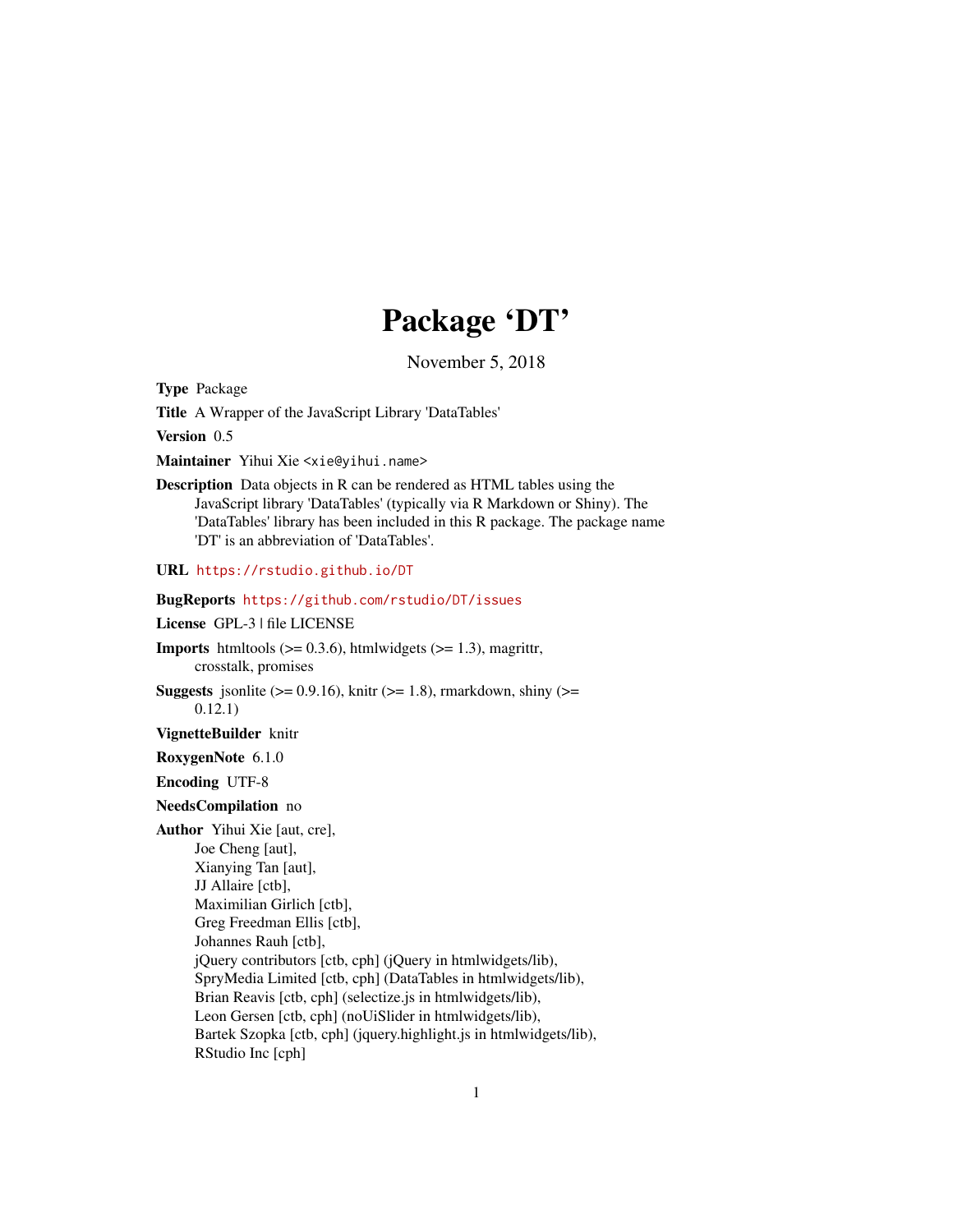<span id="page-1-0"></span>Repository CRAN

Date/Publication 2018-11-05 21:00:20 UTC

## R topics documented:

| Index | 15 |
|-------|----|
|       |    |
|       |    |
|       |    |
|       |    |
|       |    |
|       |    |
|       |    |
|       |    |
|       |    |
|       |    |

coerceValue *Coerce a character string to the same type as a target value*

#### Description

Create a new value from a character string based on an old value, e.g., if the old value is an integer, call as.integer() to coerce the string to an integer.

#### Usage

```
coerceValue(val, old)
```
#### Arguments

| val | A character string.                                 |
|-----|-----------------------------------------------------|
| old | An old value, whose type is the target type of val. |

#### Details

This function only works with integer, double, date, time (POSIXlt or POSIXct), and factor values. The date must be of the format %Y-%m-%dT%H:%M:%SZ. The factor value must be in the levels of old, otherwise it will be coerced to NA.

#### Value

A value of the same data type as old if possible.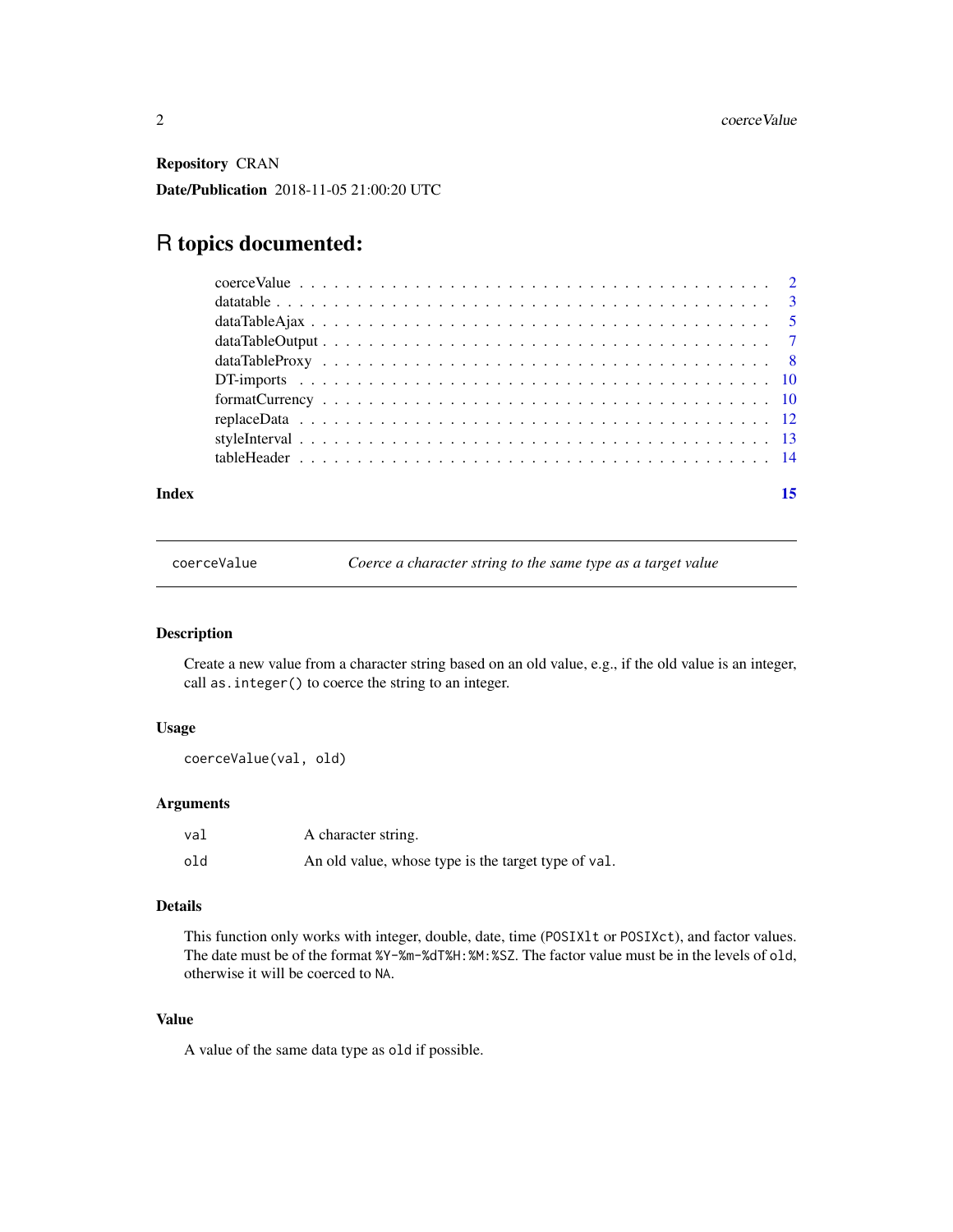#### <span id="page-2-0"></span>datatable 3

#### Examples

```
library(DT)
coerceValue("100", 1L)
coerceValue("1.23", 3.1416)
coerceValue("2018-02-14", Sys.Date())
coerceValue("2018-02-14T22:18:52Z", Sys.time())
coerceValue("setosa", iris$Species)
coerceValue("setosa2", iris$Species) # NA
coerceValue("FALSE", TRUE) # not supported
```
<span id="page-2-1"></span>

datatable *Create an HTML table widget using the DataTables library*

#### Description

This function creates an HTML widget to display rectangular data (a matrix or data frame) using the JavaScript library DataTables.

#### Usage

```
datatable(data, options = list(), class = "display", callback = JS("return table;"),
   rownames, colnames, container, caption = NULL, filter = c("none",
        "bottom", "top"), escape = TRUE, style = "default", width = NULL,
   height = NULL, elementId = NULL, fillContainer = getOption("DT.fillContainer",
       NULL), autoHideNavigation = getOption("DT.autoHideNavigation",
       NULL), selection = c("multiple", "single", "none"), extensions = list(),
   plugins = NULL, editable = FALSE)
```

| data     | a data object (either a matrix or a data frame)                                                                                                                                                                                                                                                                                                         |
|----------|---------------------------------------------------------------------------------------------------------------------------------------------------------------------------------------------------------------------------------------------------------------------------------------------------------------------------------------------------------|
| options  | a list of initialization options (see http://datatables.net/reference/option/);<br>the character options wrapped in JS() will be treated as literal JavaScript code<br>instead of normal character strings; you can also set options globally via options (DT. options = list(.)<br>and global options will be merged into this options argument if set |
| class    | the CSS class(es) of the table; see http://datatables.net/manual/styling/<br>classes                                                                                                                                                                                                                                                                    |
| callback | the body of a JavaScript callback function with the argument table to be applied<br>to the DataTables instance (i.e. table)                                                                                                                                                                                                                             |
| rownames | TRUE (show row names) or FALSE (hide row names) or a character vector of row<br>names; by default, the row names are displayed in the first column of the table<br>if exist (not NULL)                                                                                                                                                                  |
| colnames | if missing, the column names of the data; otherwise it can be an unnamed<br>character vector of names you want to show in the table header instead of the<br>default data column names; alternatively, you can provide a named numeric<br>or character vector of the form 'newName1' = $i1$ , 'newName2' = $i2$ or                                      |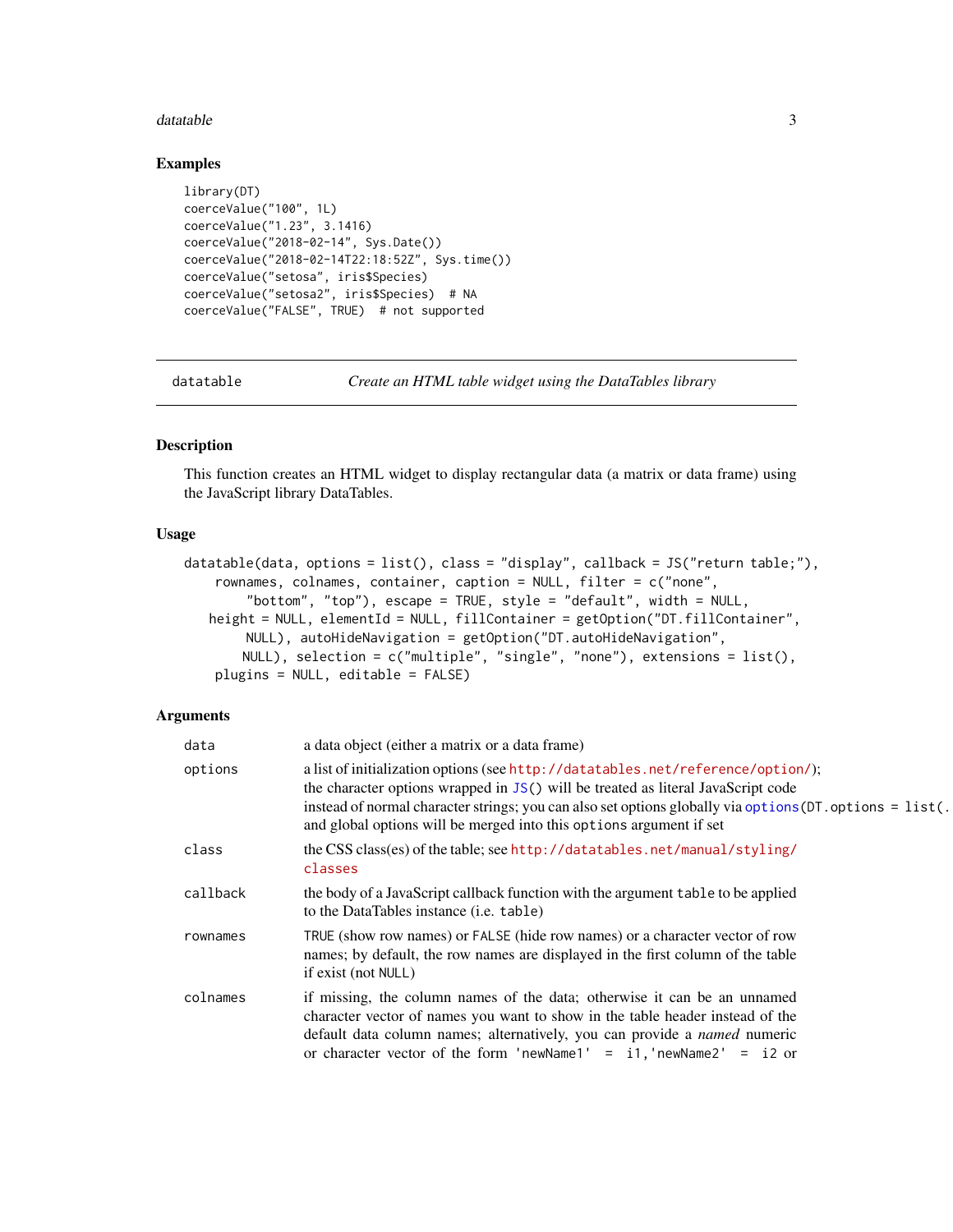|                    | $c('newName1' = 'oldName1', 'newName2' = 'oldName2', ), where$<br>newName is the new name you want to show in the table, and i or oldName is the<br>index of the current column name                                                                                                                                                                                                                                                                                                                                                                                                                                                                               |
|--------------------|--------------------------------------------------------------------------------------------------------------------------------------------------------------------------------------------------------------------------------------------------------------------------------------------------------------------------------------------------------------------------------------------------------------------------------------------------------------------------------------------------------------------------------------------------------------------------------------------------------------------------------------------------------------------|
| container          | a sketch of the HTML table to be filled with data cells; by default, it is generated<br>from htmltools::tags\$table() with a table header consisting of the column<br>names of the data                                                                                                                                                                                                                                                                                                                                                                                                                                                                            |
| caption            | the table caption; a character vector or a tag object generated from html tools:: tags\$caption()                                                                                                                                                                                                                                                                                                                                                                                                                                                                                                                                                                  |
| filter             | whether/where to use column filters; none: no filters; bottom/top: put col-<br>umn filters at the bottom/top of the table; range sliders are used to filter nu-<br>meric/date/time columns, select lists are used for factor columns, and text input<br>boxes are used for character columns; if you want more control over the styles of<br>filters, you can provide a list to this argument of the form list (position = 'top', clear = TRUE, pla<br>= FALSE), where clear indicates whether you want the clear buttons in the in-<br>put boxes, and plain means if you want to use Bootstrap form styles or plain<br>text input styles for the text input boxes |
| escape             | whether to escape HTML entities in the table: TRUE means to escape the whole<br>table, and FALSE means not to escape it; alternatively, you can specify numeric<br>column indices or column names to indicate which columns to escape, e.g. 1:5<br>(the first 5 columns), $c(1, 3, 4)$ , or $c(-1, -3)$ (all columns except the first<br>and third), or c('Species', 'Sepal.Length')                                                                                                                                                                                                                                                                               |
| style              | the style name (http://datatables.net/manual/styling/); currently only<br>'default' and 'bootstrap' are supported                                                                                                                                                                                                                                                                                                                                                                                                                                                                                                                                                  |
| width, height      | Width/Height in pixels (optional, defaults to automatic sizing)                                                                                                                                                                                                                                                                                                                                                                                                                                                                                                                                                                                                    |
| elementId          | An id for the widget (a random string by default).                                                                                                                                                                                                                                                                                                                                                                                                                                                                                                                                                                                                                 |
| fillContainer      | TRUE to configure the table to automatically fill it's containing element. If the<br>table can't fit fully into it's container then vertical and/or horizontal scrolling of<br>the table cells will occur.                                                                                                                                                                                                                                                                                                                                                                                                                                                         |
| autoHideNavigation |                                                                                                                                                                                                                                                                                                                                                                                                                                                                                                                                                                                                                                                                    |
|                    | TRUE to automatically hide navigational UI when the number of total records is<br>less than the page size.                                                                                                                                                                                                                                                                                                                                                                                                                                                                                                                                                         |
| selection          | the row/column selection mode (single or multiple selection or disable selection)<br>when a table widget is rendered in a Shiny app; alternatively, you can use a list of<br>the form list(mode = 'multiple', selected = $c(1, 3, 8)$ , target = 'row')<br>to pre-select rows; the element target in the list can be 'column' to enable<br>column selection, or 'row+column' to make it possible to select both rows and<br>columns (click on the footer to select columns), or 'cell' to select cells                                                                                                                                                             |
| extensions         | a character vector of the names of the DataTables extensions (https://datatables.<br>net/extensions/index)                                                                                                                                                                                                                                                                                                                                                                                                                                                                                                                                                         |
| plugins            | a character vector of the names of DataTables plug-ins (https://rstudio.<br>github.io/DT/plugins.html). Note that only those plugins supported by the<br>DT package can be used here.                                                                                                                                                                                                                                                                                                                                                                                                                                                                              |
| editable           | TRUE to enable table editor.                                                                                                                                                                                                                                                                                                                                                                                                                                                                                                                                                                                                                                       |

### Note

You are recommended to escape the table content for security reasons (e.g. XSS attacks) when using this function in Shiny or any other dynamic web applications.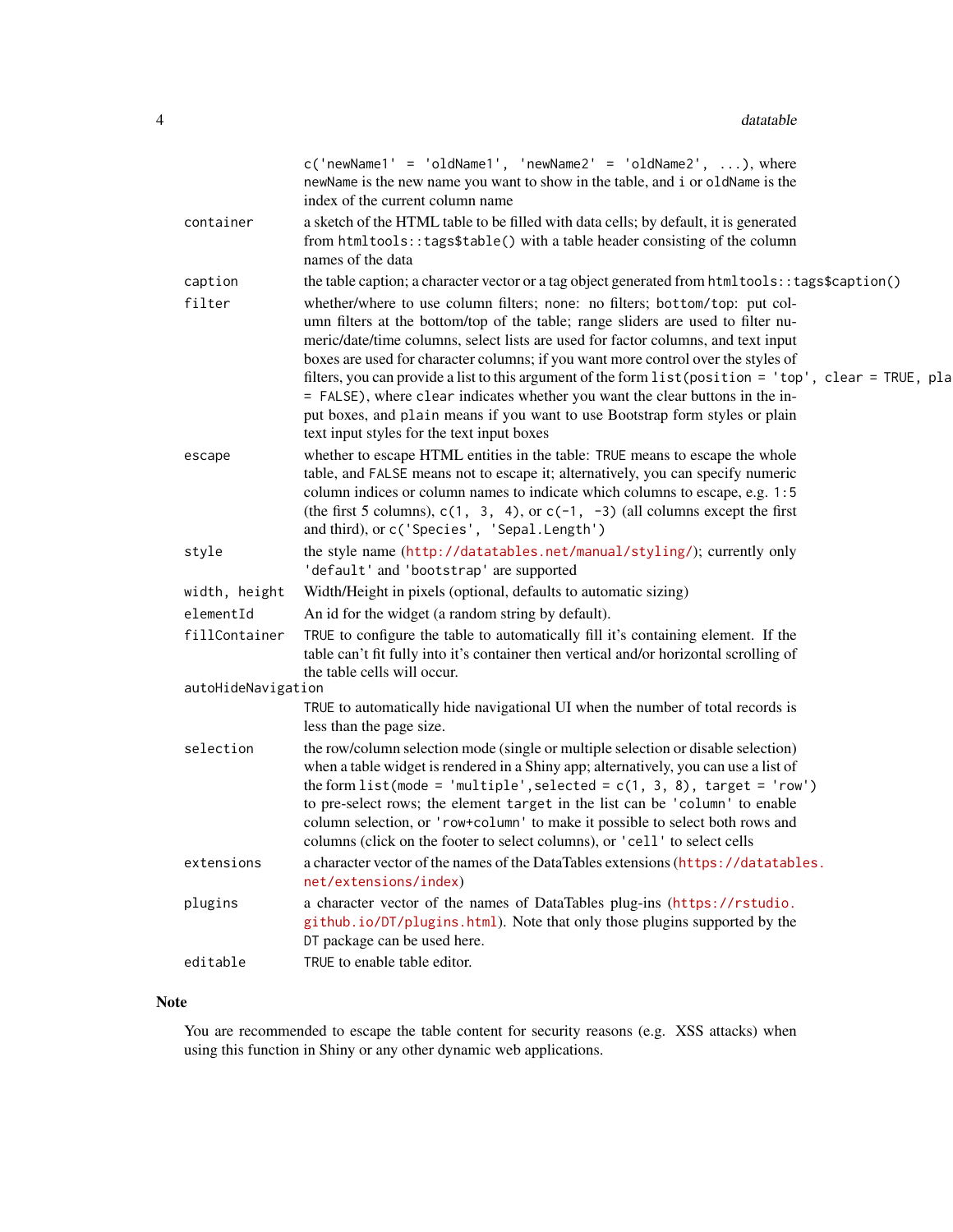#### <span id="page-4-0"></span>dataTableAjax 5

#### References

See <https://rstudio.github.io/DT> for the full documentation.

#### Examples

```
library(DT)
# see the package vignette for examples and the link to website
vignette('DT', package = 'DT')
# some boring edge cases for testing purposes
m = matrix(nrow = 0, ncol = 5, dimnames = list(NULL, letters[1:5]))datatable(m) # zero rows
datatable(as.data.frame(m))
m = matrix(1, dimnames = list(NULL, 'a'))datatable(m) # one row and one column
datatable(as.data.frame(m))
m = data. frame(a = 1, b = 2, c = 3)
datatable(m)
datatable(as.matrix(m))
# dates
datatable(data.frame(
  date = seq(as.Date("2015-01-01"), by = "day", length.out = 5), x = 1:5))
datatable(data.frame(x = Sys.Date()))
datatable(data.frame(x = Sys.time()))
```
<span id="page-4-1"></span>dataTableAjax *Register a data object in a shiny session for DataTables*

#### **Description**

This function stores a data object in a shiny session and returns a URL that returns JSON data based on DataTables Ajax requests. The URL can be used as the url option inside the ajax option of the table. It is basically an implementation of server-side processing of DataTables in R. Filtering, sorting, and pagination are processed through R instead of JavaScript (client-side processing).

#### Usage

```
dataTableAjax(session, data, rownames, filter = dataTablesFilter, outputId)
```

| session | the session object in the shiny server function (function (input, output, session)) |
|---------|-------------------------------------------------------------------------------------|
| data    | a data object (will be coerced to a data frame internally)                          |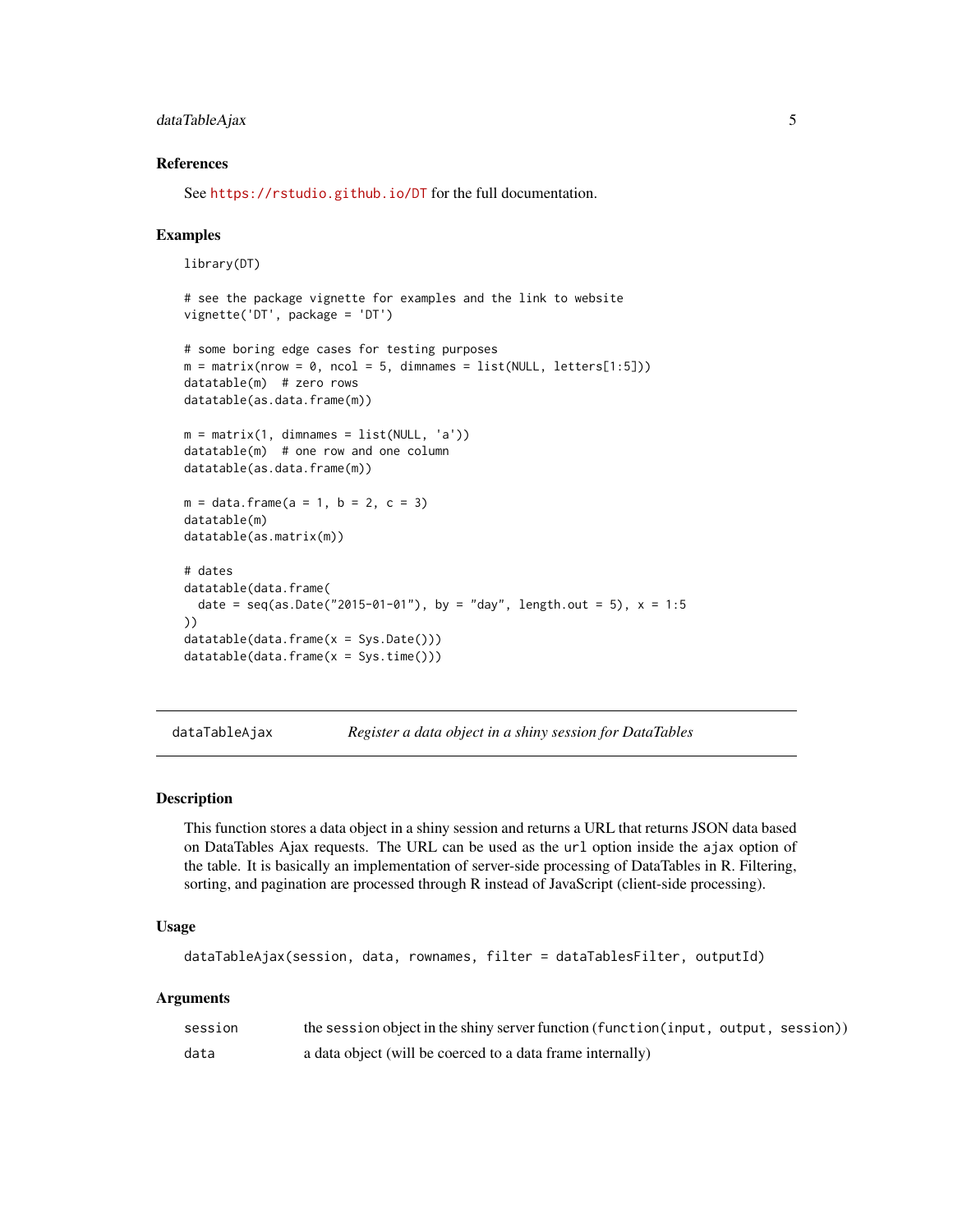<span id="page-5-0"></span>

| rownames | see data table(); it must be consistent with what you use in data table(), e.g.<br>if the widget is generated by datatable (rownames $=$ FALSE), you must also<br>use $dataTableA$ jax(rownames = $FALSE$ ) here                                                      |
|----------|-----------------------------------------------------------------------------------------------------------------------------------------------------------------------------------------------------------------------------------------------------------------------|
| filter   | (for expert use only) a function with two arguments data and params (Ajax pa-<br>rameters, a list of the form list (search = list (value = 'FOO', regex = 'false'), length = $10$ ,<br>that return the filtered table result according to the DataTables Ajax request |
| outputId | the output ID of the table (the same ID passed to $dataTableOutput$ ); if miss-<br>ing, a random string)                                                                                                                                                              |

#### Details

Normally you should not need to call this function directly. It is called internally when a table widget is rendered in a Shiny app to configure the table option ajax automatically. If you are familiar with DataTables' server-side processing, and want to use a custom filter function, you may call this function to get an Ajax URL.

#### Value

A character string (an Ajax URL that can be queried by DataTables).

#### References

<https://rstudio.github.io/DT/server.html>

#### Examples

```
DTApp = function(data, ..., options = list()) {
 library(shiny)
 library(DT)
 shinyApp(
   ui = fluidPage(
     title = 'Server-side processing of DataTables',
     fluidRow(
       DT::dataTableOutput('tbl')
     )
   ),
   server = function(input, output, session) {
     options$serverSide = TRUE
     options$ajax = list(url = dataTableAjax(session, data))
     # create a widget using an Ajax URL created above
     widget = datatable(data, ..., options = options)
     output$tbl = DT::renderDataTable(widget)
   }
 )
}
if (interactive()) DTApp(iris)
if (interactive()) DTApp(iris, filter = 'top')
```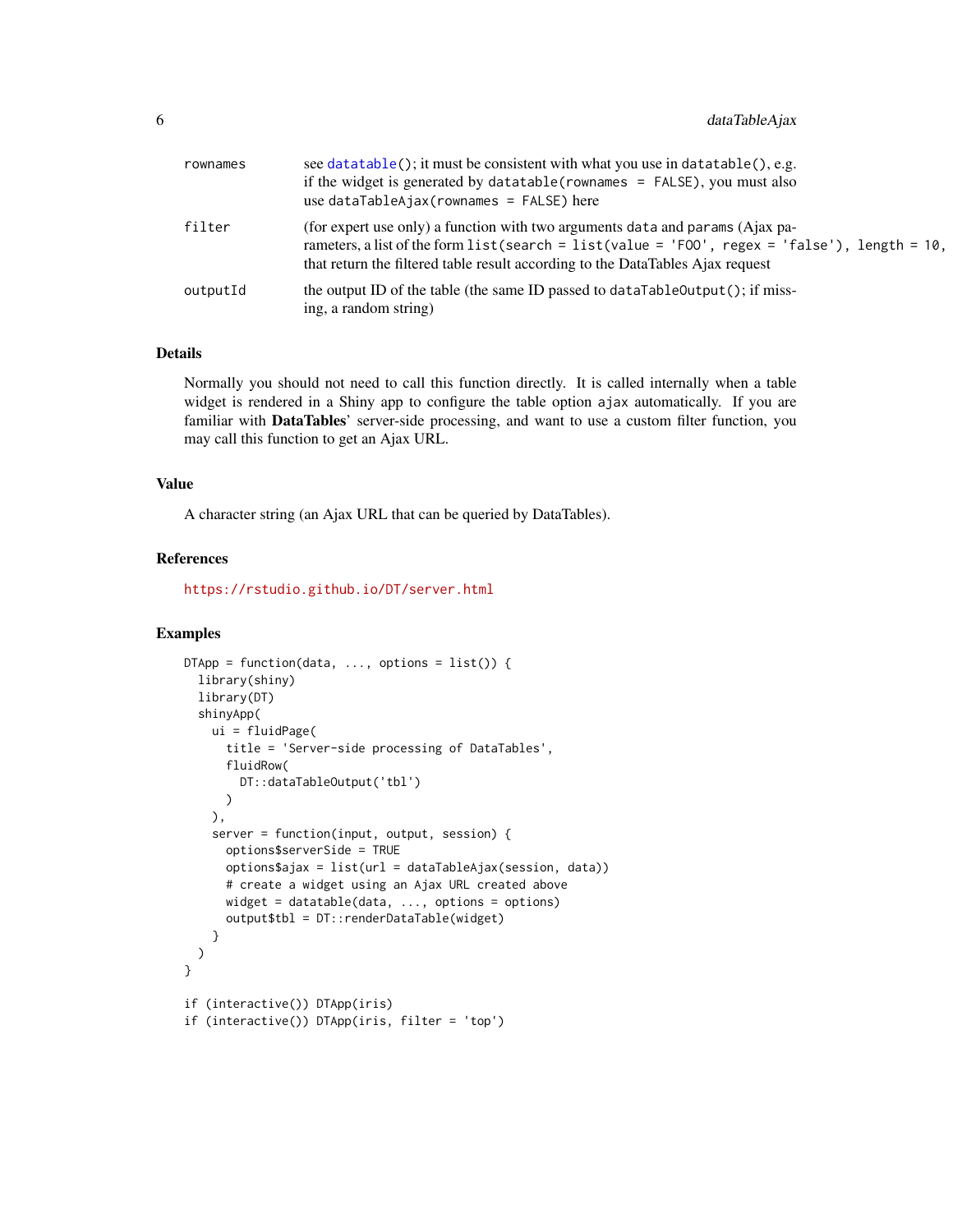#### <span id="page-6-1"></span><span id="page-6-0"></span>Description

These two functions are like most fooOutput() and renderFoo() functions in the shiny package. The former is used to create a container for table, and the latter is used in the server logic to render the table.

#### Usage

```
dataTableOutput(outputId, width = "100%", height = "auto")
DTOutput(outputId, width = "100%", height = "auto")
renderDataTable(expr, server = TRUE, env = parent.frame(), quoted = FALSE, ...)
renderDT(expr, server = TRUE, env = parent.frame(), quoted = FALSE, ...)
```
#### Arguments

| outputId | output variable to read the table from                                                                                                                                                                                                                                                                           |
|----------|------------------------------------------------------------------------------------------------------------------------------------------------------------------------------------------------------------------------------------------------------------------------------------------------------------------|
| width    | the width of the table container                                                                                                                                                                                                                                                                                 |
| height   | the height of the table container                                                                                                                                                                                                                                                                                |
| expr     | an expression to create a table widget (normally via $datatable()$ ), or a data<br>object to be passed to datatable() to create a table widget                                                                                                                                                                   |
| server   | whether to use server-side processing. If TRUE, then the data is kept on the server<br>and the browser requests a page at a time; if FALSE, then the entire data frame<br>is sent to the browser at once. Highly recommended for medium to large data<br>frames, which can cause browsers to slow down or crash. |
| env      | The environment in which to evaluate expr.                                                                                                                                                                                                                                                                       |
| quoted   | Is expr a quoted expression (with $\text{quote}()$ )? This is useful if you want to save<br>an expression in a variable.                                                                                                                                                                                         |
|          | ignored when expr returns a table widget, and passed as additional arguments<br>to datatable() when expr returns a data object                                                                                                                                                                                   |

#### References

<https://rstudio.github.io/DT/shiny.html>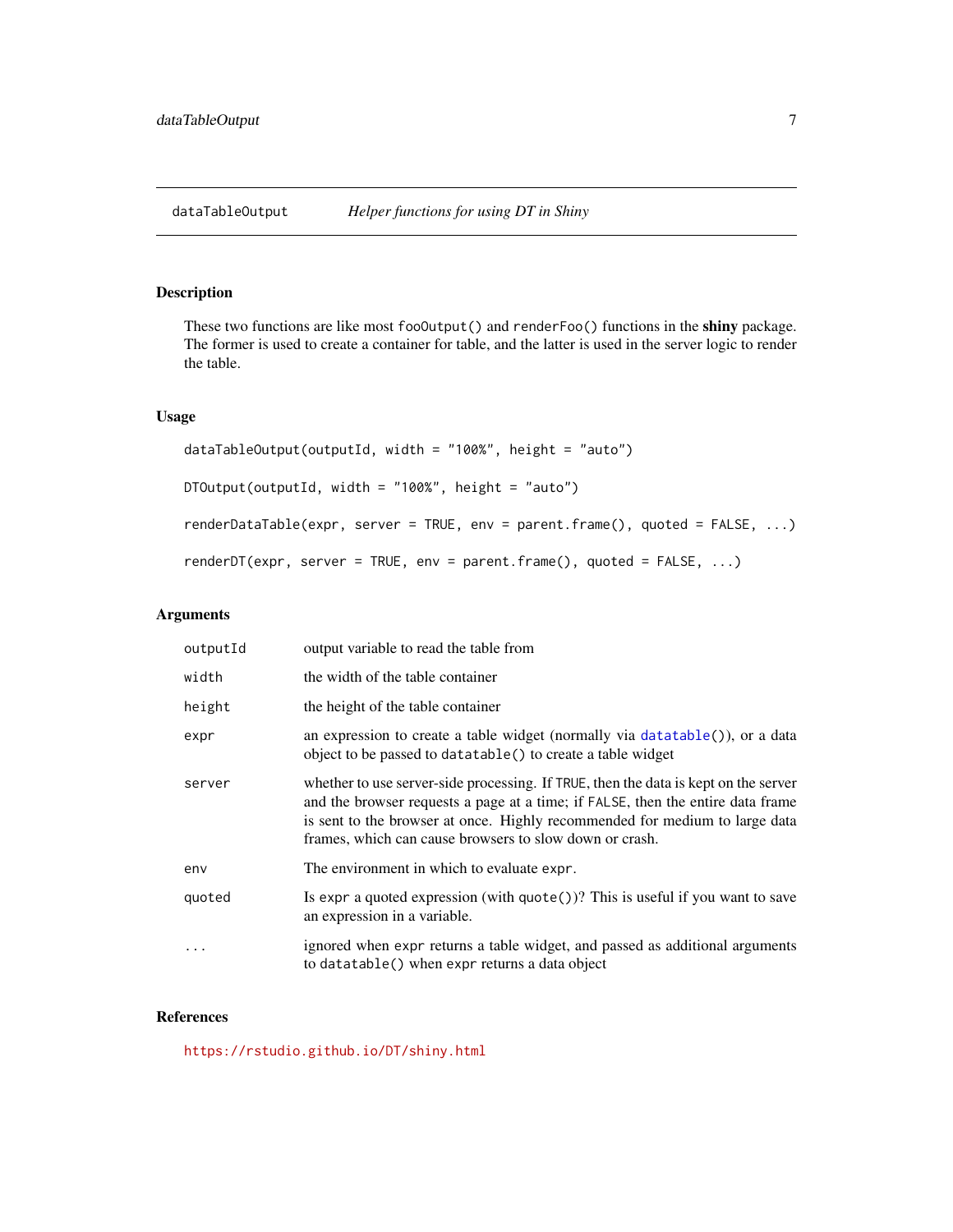#### Examples

```
if (interactive()) {
 library(shiny)
 library(DT)
 shinyApp(
   ui = fluidPage(fluidRow(column(12, DTOutput('tbl')))),
   server = function(input, output) {
     output$th1 = renderDT(iris, options = list(lengthChange = FALSE)
     )
   }
 )
}
```
dataTableProxy *Manipulate an existing DataTables instance in a Shiny app*

#### <span id="page-7-1"></span>Description

The function datatableProxy() creates a proxy object that can be used to manipulate an existing DataTables instance in a Shiny app, e.g. select rows/columns, or add rows.

#### Usage

```
dataTableProxy(outputId, session = shiny::getDefaultReactiveDomain(),
   deferUntilFlush = TRUE)
selectRows(proxy, selected)
selectColumns(proxy, selected)
selectCells(proxy, selected)
addRow(proxy, data)
clearSearch(proxy)
selectPage(proxy, page)
updateCaption(proxy, caption)
updateSearch(proxy, keywords = list(global = NULL, columns = NULL))
showCols(proxy, show, reset = FALSE)
hideCols(proxy, hide, reset = FALSE)
```
<span id="page-7-0"></span>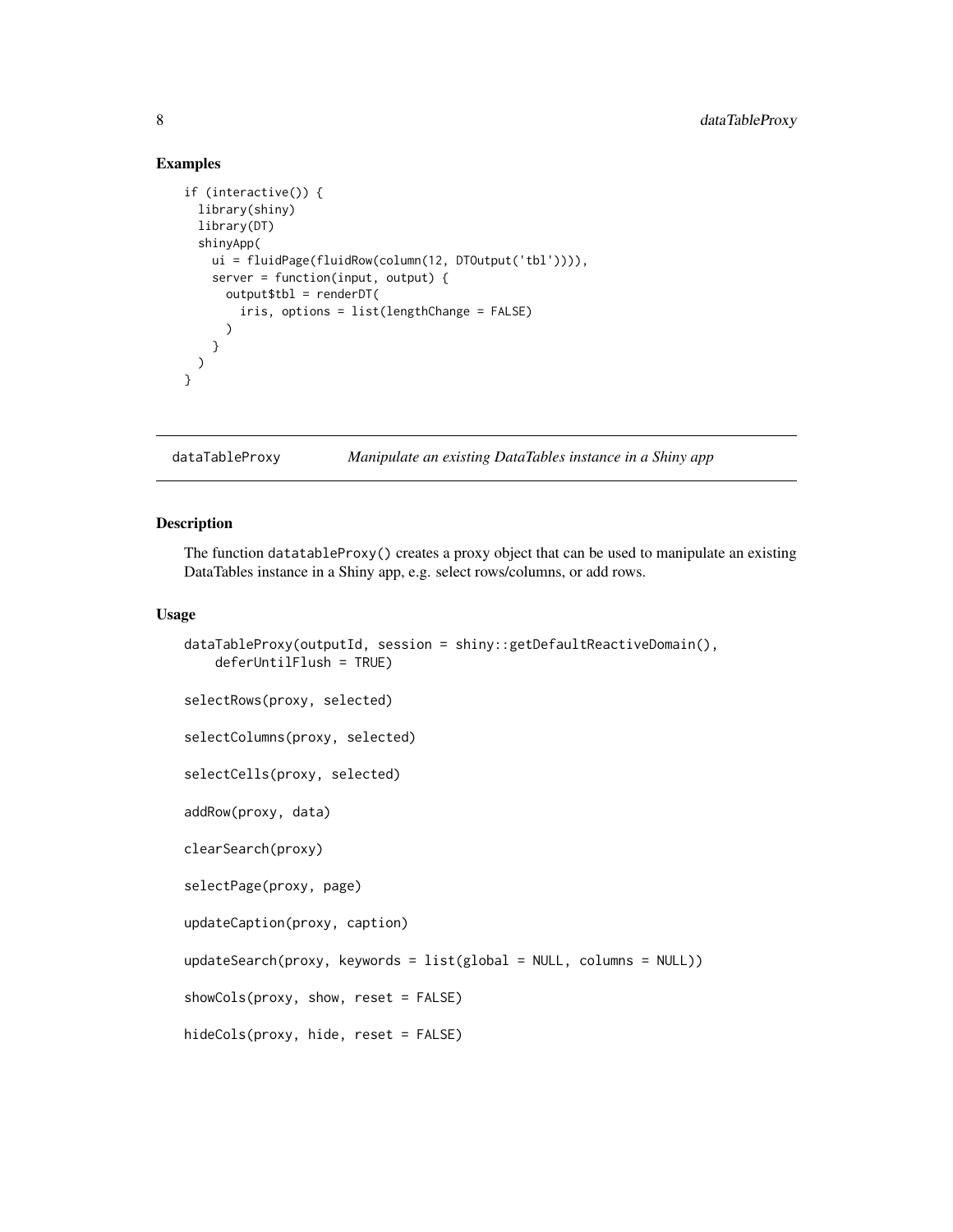```
colReorder(proxy, order, origOrder = FALSE)
reloadData(proxy, resetPaging = TRUE, clearSelection = c("all", "none",
    "row", "column", "cell"))
```

| outputId        | the id of the table to be manipulated (the same id as the one you used in dataTableOutput())                                                                                                                                                                                                                                                                 |
|-----------------|--------------------------------------------------------------------------------------------------------------------------------------------------------------------------------------------------------------------------------------------------------------------------------------------------------------------------------------------------------------|
| session         | the Shiny session object (from the server function of the Shiny app)                                                                                                                                                                                                                                                                                         |
| deferUntilFlush |                                                                                                                                                                                                                                                                                                                                                              |
|                 | whether an action should be carried out right away, or should be held until after<br>the next time all of the outputs are updated                                                                                                                                                                                                                            |
| proxy           | a proxy object returned by dataTableProxy()                                                                                                                                                                                                                                                                                                                  |
| selected        | an integer vector of row/column indices, or a matrix of two columns (row and<br>column indices, respectively) for cell indices; you may use NULL to clear existing<br>selections                                                                                                                                                                             |
| data            | a single row of data to be added to the table; it can be a matrix or data frame<br>of one row, or a vector or list of row data (in the latter case, please be cautious<br>about the row name: if your table contains row names, here data must also<br>contain the row name as the first element)                                                            |
| page            | a number indicating the page to select                                                                                                                                                                                                                                                                                                                       |
| caption         | a new table caption (see the caption argument of datatable())                                                                                                                                                                                                                                                                                                |
| keywords        | a list of two components: global is the global search keyword of a single char-<br>acter string (ignored if NULL); columns is a character vector of the search key-<br>words for all columns (when the table has one column for the row names, this<br>vector of keywords should contain one keyword for the row names as well)                              |
| show            | a vector of column positions to show (the indexing starts at 0, but if row.names<br>are visible, they are the first column).                                                                                                                                                                                                                                 |
| reset           | if TRUE, will only show/hide the columns indicated.                                                                                                                                                                                                                                                                                                          |
| hide            | a vector of column positions to hide                                                                                                                                                                                                                                                                                                                         |
| order           | A numeric vector of column positions, starting from 0, and including the row.names<br>as a column, if they are include. Must contain a value for all columns, regard-<br>less of whether they are visible or not. Also for column reordering to work, the<br>datatable must have extension 'ColReorder' set as well as option 'colReordoer'<br>set to TRUE). |
| origOrder       | Whether column reordering should be relative to the original order (the default<br>is to compare to current order)                                                                                                                                                                                                                                           |
| resetPaging     | whether to reset the paging position                                                                                                                                                                                                                                                                                                                         |
|                 | clearSelection which existing selections to clear: it can be any combinations of row, column,<br>and cell, or all for all three, or none to keep current selections (by default, all<br>selections are cleared after the data is reloaded)                                                                                                                   |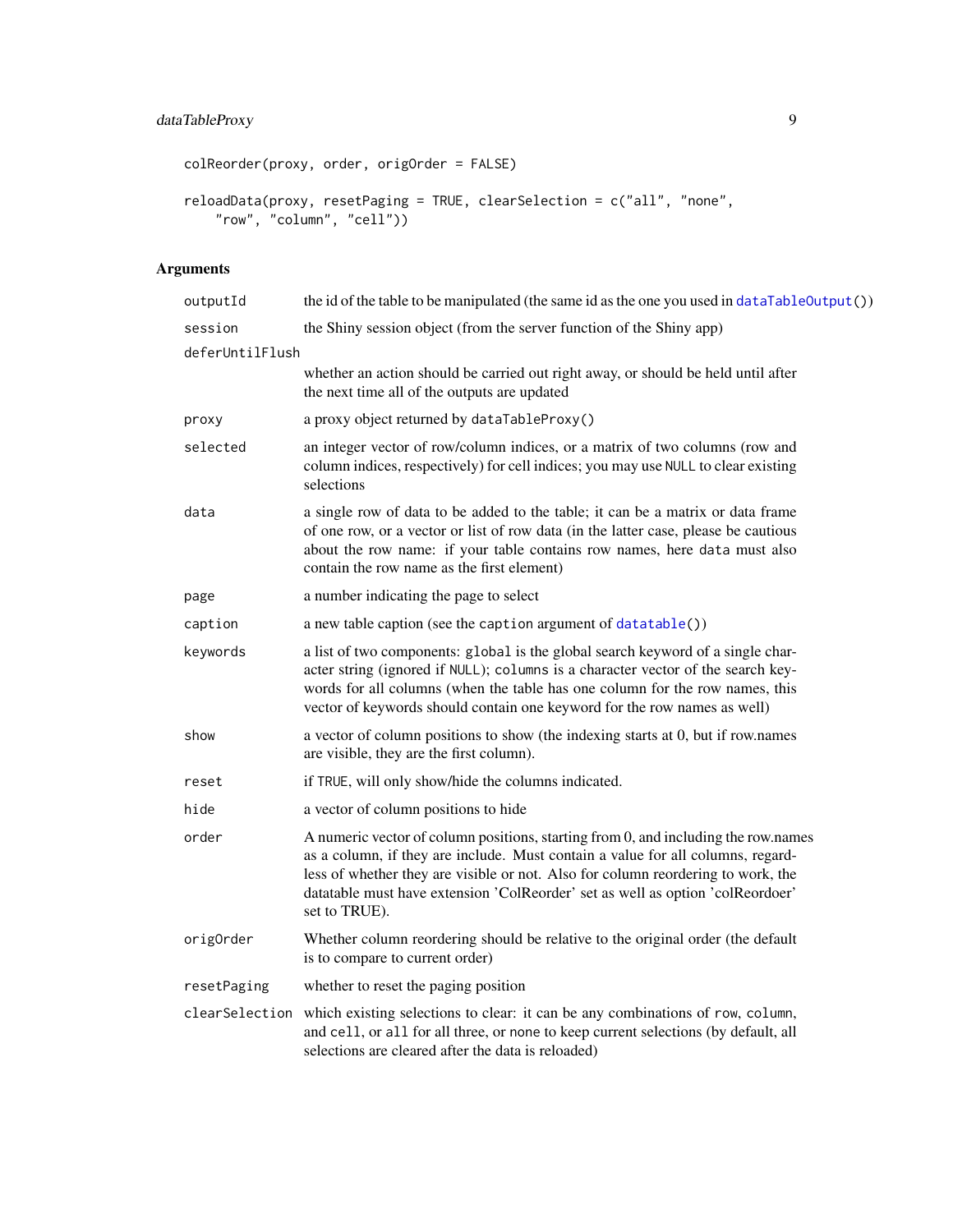addRow() only works for client-side tables. If you want to use it in a Shiny app, make sure to use renderDataTable(..., server = FALSE). Also note that the column filters (if used) of the table will not be automatically updated when a new row is added, e.g., the range of the slider of a column will stay the same even if you have added a value outside the range of the original data column.

reloadData() only works for tables in the server-side processing mode, e.g. tables rendered with renderDataTable(server = TRUE). The data to be reloaded (i.e. the one you pass to dataTableAjax()) must have exactly the same number of columns as the previous data object in the table.

#### References

<https://rstudio.github.io/DT/shiny.html>

DT-imports *Objects imported from other packages*

#### <span id="page-9-1"></span>Description

These objects are imported from other packages. Follow the links to their documentation.

htmlwidgets [JS](#page-9-1), [saveWidget](#page-9-1) magrittr [%>%](#page-9-1)

formatCurrency *Format table columns*

#### <span id="page-9-2"></span>Description

Format numeric columns in a table as currency (formatCurrency()) or percentages (formatPercentage()), or round numbers to a specified number of decimal places (formatRound()), or a specified number of significant figures (formatSignif()). The function formatStyle() applies CSS styles to table cells by column.

#### Usage

```
formatCurrency(table, columns, currency = "$", interval = 3, mark = ",",
   digits = 2, dec.mark = getOption("OutDec"), before = TRUE)
formatString(table, columns, prefix = ", suffix = ")
formatPercentage(table, columns, digits = 0, interval = 3, mark = ",",
   dec.mark = getOption("OutDec"))
```
<span id="page-9-0"></span>

#### **Note**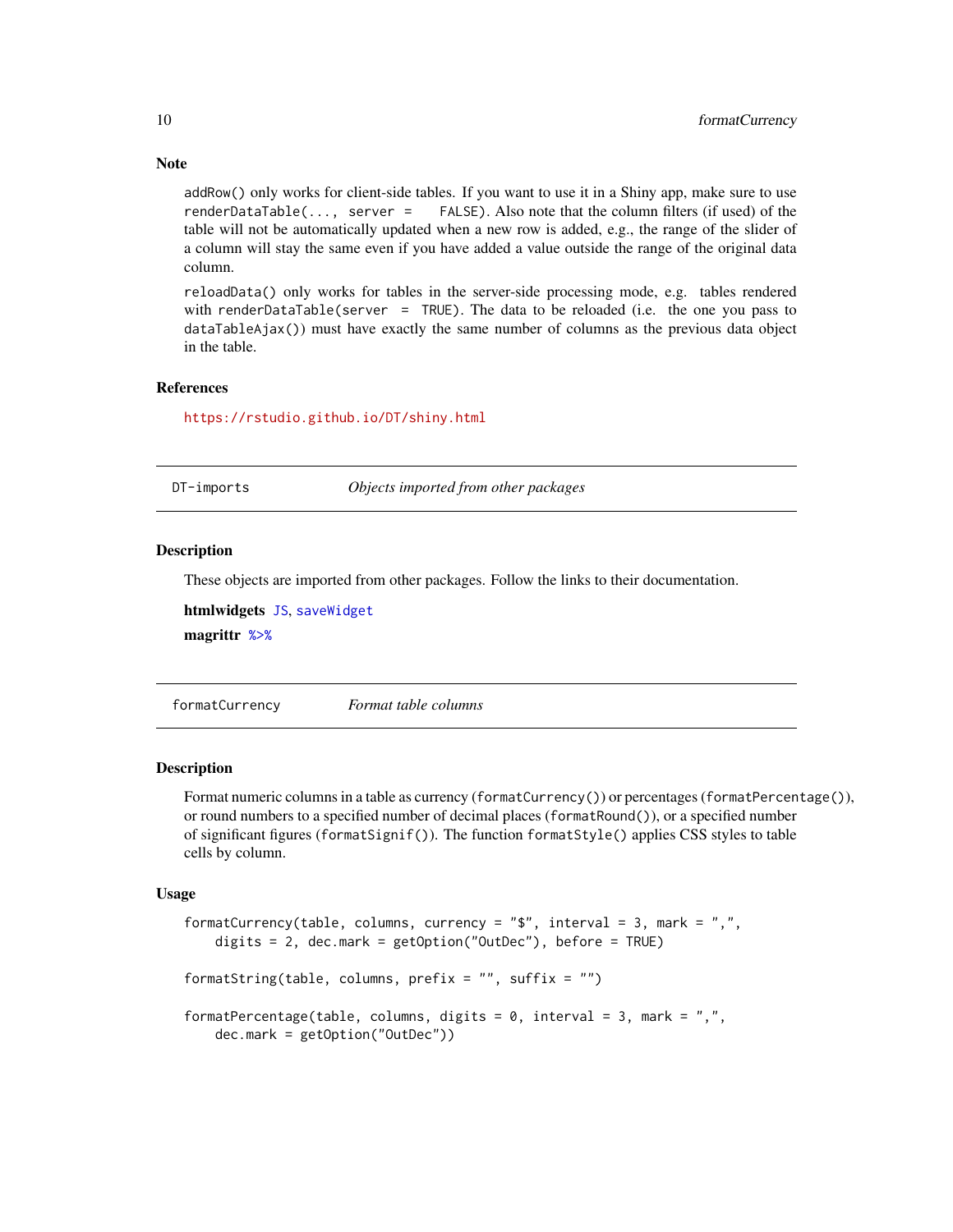#### <span id="page-10-0"></span>formatCurrency 11

```
formatRound(table, columns, digits = 2, interval = 3, mark = ",",dec.mark = getOption("OutDec"))
formatSignif(table, columns, digits = 2, interval = 3, mark = ",",dec.mark = getOption("OutDec"))
formatDate(table, columns, method = "toDateString", params = NULL)
formatStyle(table, columns, valueColumns = columns, target = c("cell",
   "row"), fontWeight = NULL, color = NULL, backgroundColor = NULL,
   background = NULL, ...)
```

| table           | a table object created from datatable()                                                                                                                                                                                                                                                                                                                                                             |
|-----------------|-----------------------------------------------------------------------------------------------------------------------------------------------------------------------------------------------------------------------------------------------------------------------------------------------------------------------------------------------------------------------------------------------------|
| columns         | the indices of the columns to be formatted (can be character, numeric, logical,<br>or a formula of the form $\sim$ V1 + V2, which is equivalent to c('V1', 'V2'))                                                                                                                                                                                                                                   |
| currency        | the currency symbol                                                                                                                                                                                                                                                                                                                                                                                 |
| interval        | put a marker after how many digits of the numbers                                                                                                                                                                                                                                                                                                                                                   |
| mark            | the marker after every interval decimals in the numbers                                                                                                                                                                                                                                                                                                                                             |
| digits          | the number of decimal places to round to                                                                                                                                                                                                                                                                                                                                                            |
| dec.mark        | a character to indicate the decimal point                                                                                                                                                                                                                                                                                                                                                           |
| before          | whether to place the currency symbol before or after the values                                                                                                                                                                                                                                                                                                                                     |
| prefix          | string to put in front of the column values                                                                                                                                                                                                                                                                                                                                                         |
| suffix          | string to put after the column values                                                                                                                                                                                                                                                                                                                                                               |
| method          | the method(s) to convert a date to string in JavaScript; see $DT:::$ DateMethods<br>for a list of possible methods, and http://mzl.la/1xGe99W for a full reference                                                                                                                                                                                                                                  |
| params          | a list parameters for the specific date conversion method, e.g., for the toLocaleDateString()<br>method, your browser may support params = list('ko-KR', list(year = 'numeric', month = 'lor<br>'numeric'))                                                                                                                                                                                         |
| valueColumns    | indices of the columns from which the cell values are obtained; this can be<br>different with the columns argument, e.g. you may style one column based on<br>the values of a different column                                                                                                                                                                                                      |
| target          | the target to apply the CSS styles to (the current cell or the full row)                                                                                                                                                                                                                                                                                                                            |
| fontWeight      | the font weight, e.g. 'bold' and 'normal'                                                                                                                                                                                                                                                                                                                                                           |
| color           | the font color, e.g. 'red' and '#ee00aa'                                                                                                                                                                                                                                                                                                                                                            |
| backgroundColor |                                                                                                                                                                                                                                                                                                                                                                                                     |
|                 | the background color of table cells                                                                                                                                                                                                                                                                                                                                                                 |
| background      | the background of table cells                                                                                                                                                                                                                                                                                                                                                                       |
| $\cdots$        | other CSS properties, e.g. 'border', 'font-size', 'text-align', and so<br>on; if you want to condition CSS styles on the cell values, you may use the<br>helper functions such as styleInterval(); note the actual CSS property names<br>are dash-separated, but you can use camelCase names in this function (other-<br>wise you will have to use backticks to quote the names, e.g. 'font-size' = |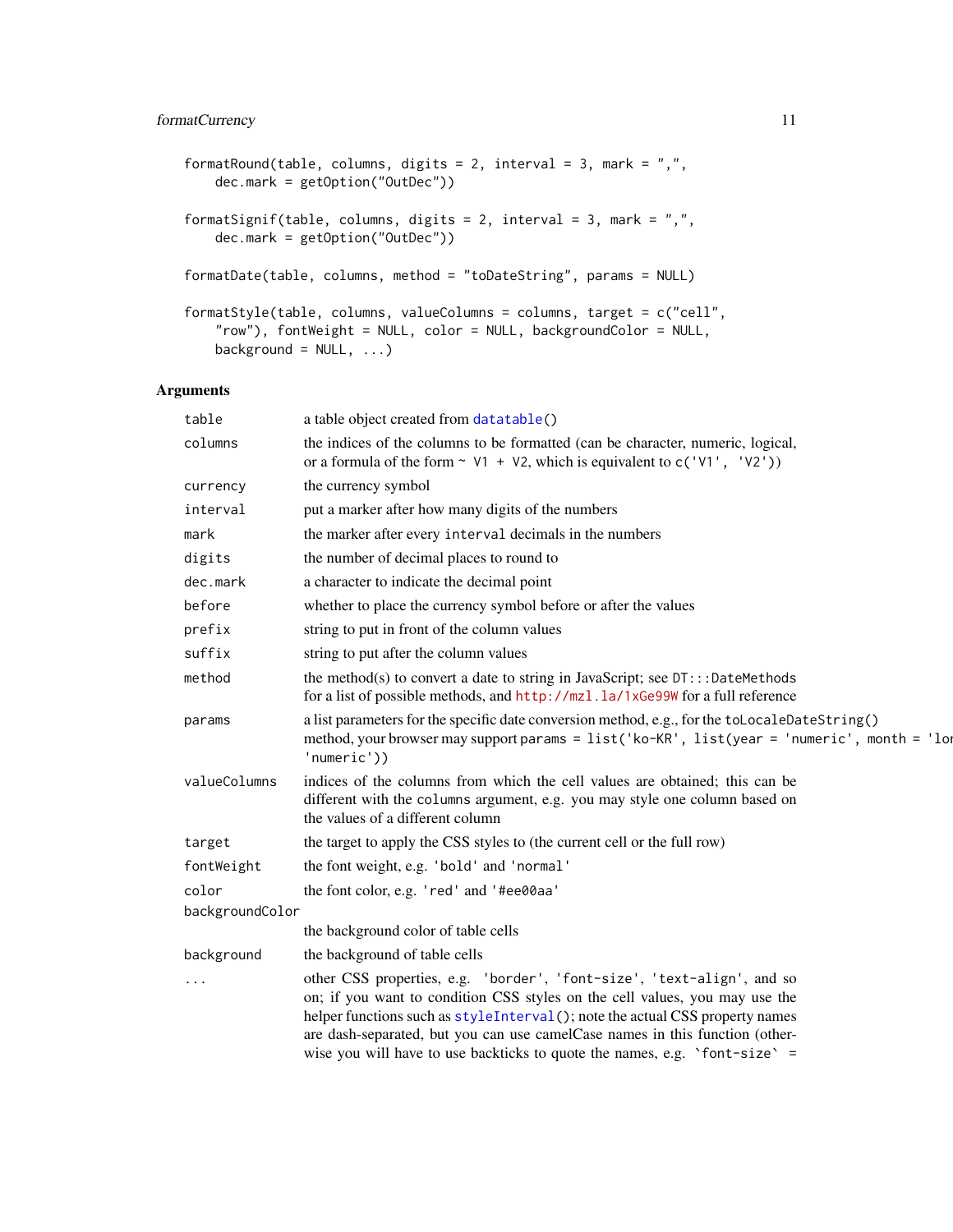'12px'), and this function will automatically convert camelCase names to dashseparated names (e.g. 'fontWeight' will be converted to 'font-weight' internally)

#### <span id="page-11-0"></span>References

See <https://rstudio.github.io/DT/functions.html> for detailed documentation and examples.

#### Examples

```
library(DT)
m = cbind(matrix(rnorm(120, 1e5, 1e6), 40), runif(40), rnorm(40, 100))
colnames(m) = head(LETTERS, ncol(m))m
# format the columns A and C as currency, and D as percentages
datatable(m) %>% formatCurrency(c('A', 'C')) %>% formatPercentage('D', 2)
# the first two columns are Euro currency, and round column E to 3 decimal places
datatable(m) %>% formatCurrency(1:2, '\U20AC') %>% formatRound('E', 3)
# render vapor pressure with only two significant figures.
datatable(pressure) %>% formatSignif('pressure',2)
# apply CSS styles to columns
datatable(iris) %>%
  formatStyle('Sepal.Length', fontWeight = styleInterval(5, c('bold', 'weight'))) %>%
  formatStyle('Sepal.Width',
   color = styleInterval(3.4, c('red', 'white')),
    backgroundColor = styleInterval(3.4, c('yellow', 'gray'))
  )
```
replaceData *Replace data in an existing table*

#### Description

Replace the data object of a table output and avoid regenerating the full table, in which case the state of the current table will be preserved (sorting, filtering, and pagination) and applied to the table with new data.

#### Usage

```
replaceData(proxy, data, ..., resetPaging = TRUE, clearSelection = "all")
```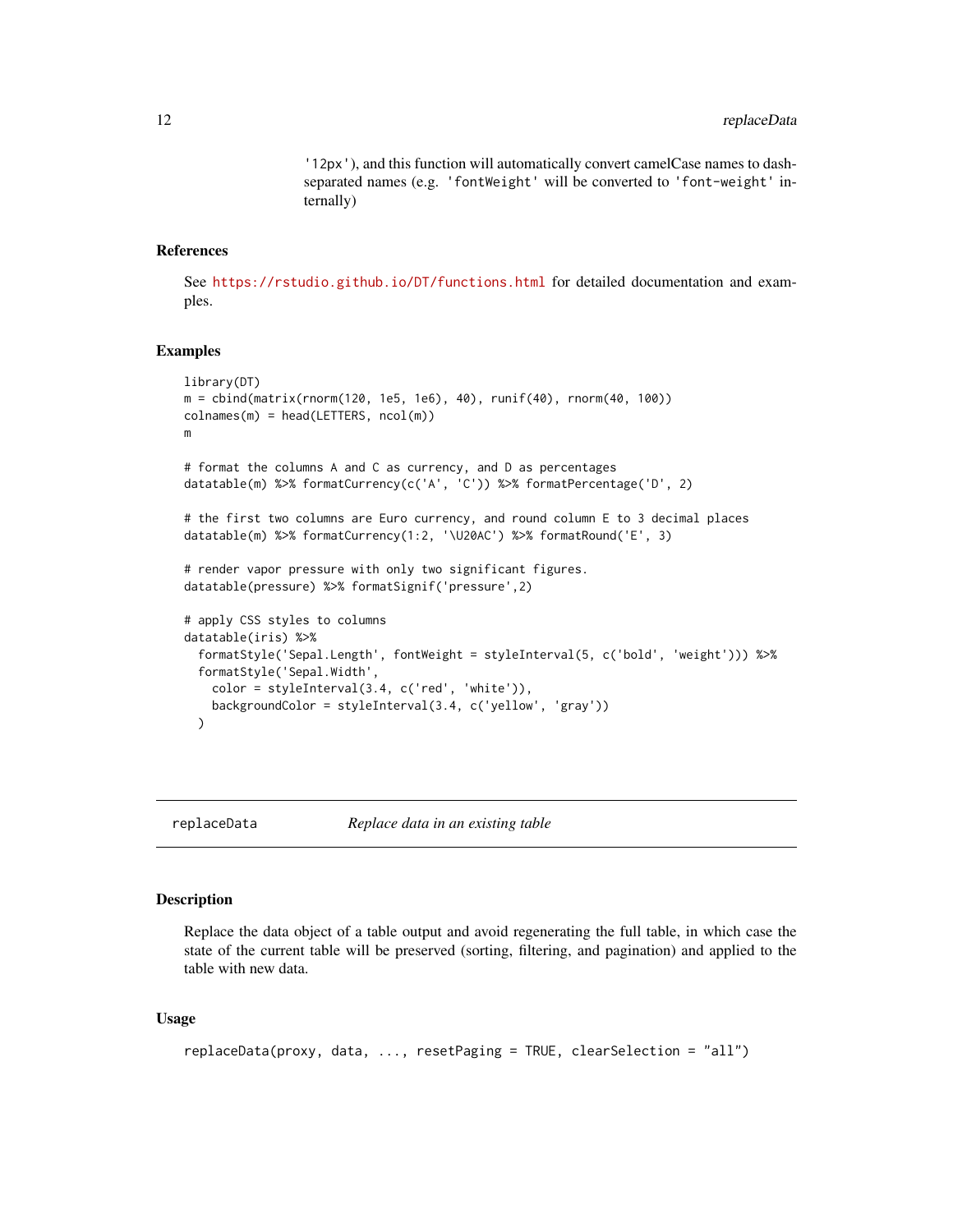#### <span id="page-12-0"></span>styleInterval 13

#### Arguments

| proxy                   | a proxy object created by dataTableProxy()      |
|-------------------------|-------------------------------------------------|
| data                    | the new data object to be loaded in the table   |
| $\cdot$ $\cdot$ $\cdot$ | other arguments to be passed to dataTableAjax() |
|                         | resetPaging, clearSelection                     |
|                         | passed to reloadData()                          |

#### Note

When you replace the data in an existing table, please make sure the new data has the same number of columns as the current data. When you have enabled column filters, you should also make sure the attributes of every column remain the same, e.g. factor columns should have the same or fewer levels, and numeric columns should have the same or smaller range, otherwise the filters may never be able to reach certain rows in the data.

<span id="page-12-1"></span>styleInterval *Conditional CSS styles*

#### Description

A few helper functions for the [formatStyle\(](#page-9-2)) function to calculate CSS styles for table cells based on the cell values. Under the hood, they just generate JavaScript and CSS code from the values specified in R.

#### Usage

```
styleInterval(cuts, values)
styleEqual(levels, values, default = "")
```

```
styleColorBar(data, color, angle = 90)
```

| cuts    | a vector of cut points (sorted increasingly)                                                                                                                                                                                                                        |
|---------|---------------------------------------------------------------------------------------------------------------------------------------------------------------------------------------------------------------------------------------------------------------------|
| values  | a vector of CSS values                                                                                                                                                                                                                                              |
| levels  | a character vector of data values to be mapped (one-to-one) to CSS values                                                                                                                                                                                           |
| default | a string used as the the default CSS value for values other than levels                                                                                                                                                                                             |
| data    | a numeric vector whose range will be used for scaling the table data from 0-100<br>before being represented as color bars. A vector of length 2 is acceptable here<br>for specifying a range possibly wider or narrower than the range of the table data<br>itself. |
| color   | the color of the bars                                                                                                                                                                                                                                               |
| angle   | a number of degrees representing the direction to fill the gradient relative to a<br>horizontal line and the gradient line, going counter-clockwise. For example, 90<br>fills right to left and -90 fills left to right.                                            |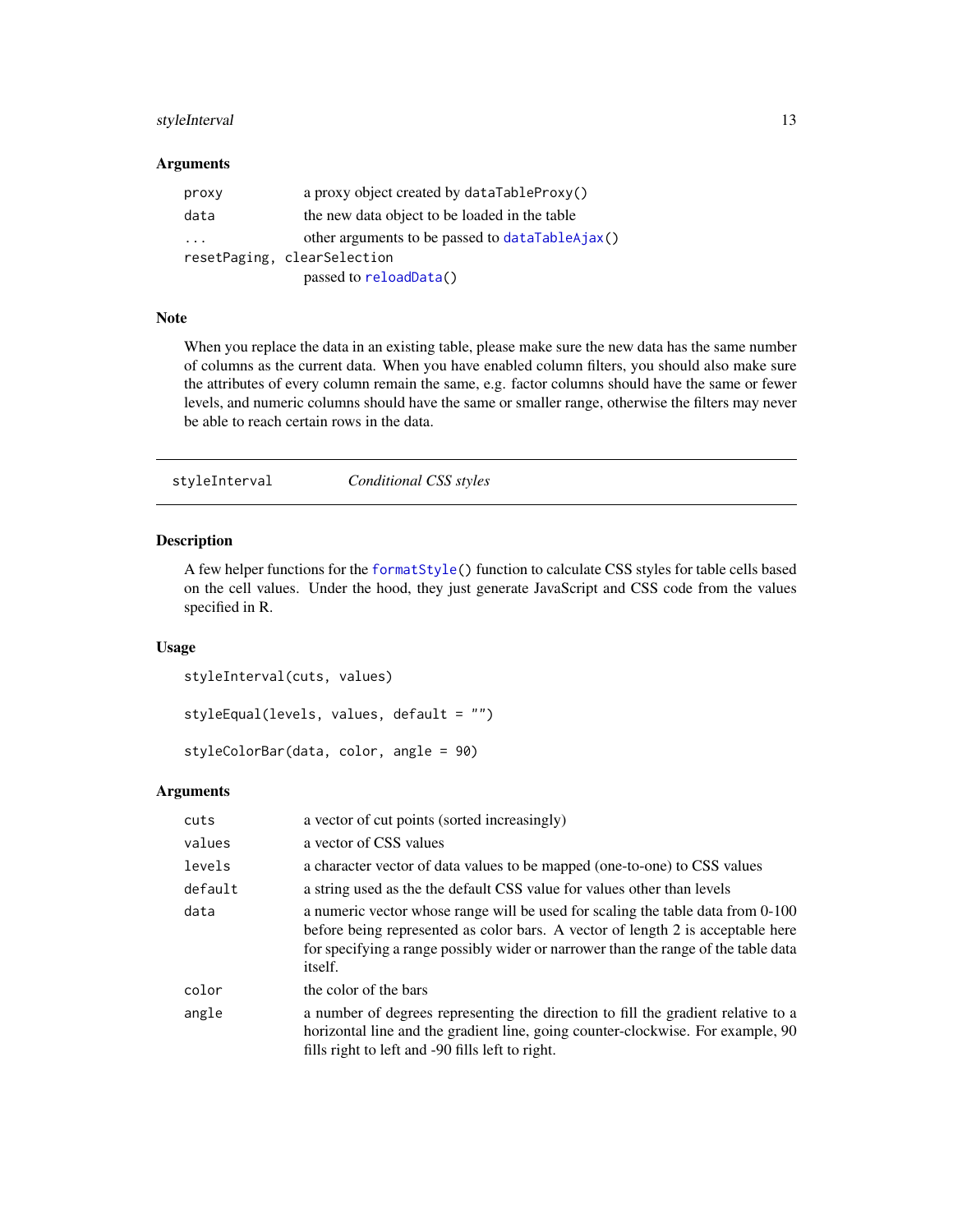#### Details

```
The function styleInterval() maps intervals to CSS values. Its argument values must be of
length n + 1 where n = length(cuts). The right-closed interval '(cuts[i - 1], cuts[i]]' is
mapped to 'values[i]' for 'i = 2, 3, ..., n'; 'values[1]' is for the interval '(-Inf, cuts[1]]',
and 'values[n + 1]' is for '(cuts[n], +Inf)'. You can think of the order of cuts and values us-
ing this diagram: '-Inf -> values[1] -> cuts[1] -> values[2] -> cuts[2] -> ... -> values[n] -> cuts[n] -> v
+Inf<sup>2</sup>.
```
The function styleEqual() maps data values to CSS values in the one-to-one manner, i.e. values[i] is used when the table cell value is levels[i].

The function styleColorBar() can be used to draw background color bars behind table cells in a column, and the width of bars is proportional to the column values.

tableHeader *Generate a table header or footer from column names*

#### Description

Convenience functions to generate a table header ('<thead></thead>') or footer ('<tfoot></tfoot>') given the column names. They are basically wrappers of htmltools::tags\$th applied to the column names.

#### Usage

tableHeader(names, escape = TRUE) tableFooter(names, escape = TRUE)

#### Arguments

| names  | a character vector of the column names of the table (if it is an object with column |
|--------|-------------------------------------------------------------------------------------|
|        | names, its column names will be used instead)                                       |
| escape | whether to escape the names (see data table)                                        |

#### Value

A tag object generated by htmltools::tags.

#### Examples

```
library(DT)
tableHeader(iris) # or equivalently,
tableHeader(colnames(iris))
tableFooter(iris) # footer
library(htmltools)
```

```
tags$table(tableHeader(iris), tableFooter(iris))
```
<span id="page-13-0"></span>